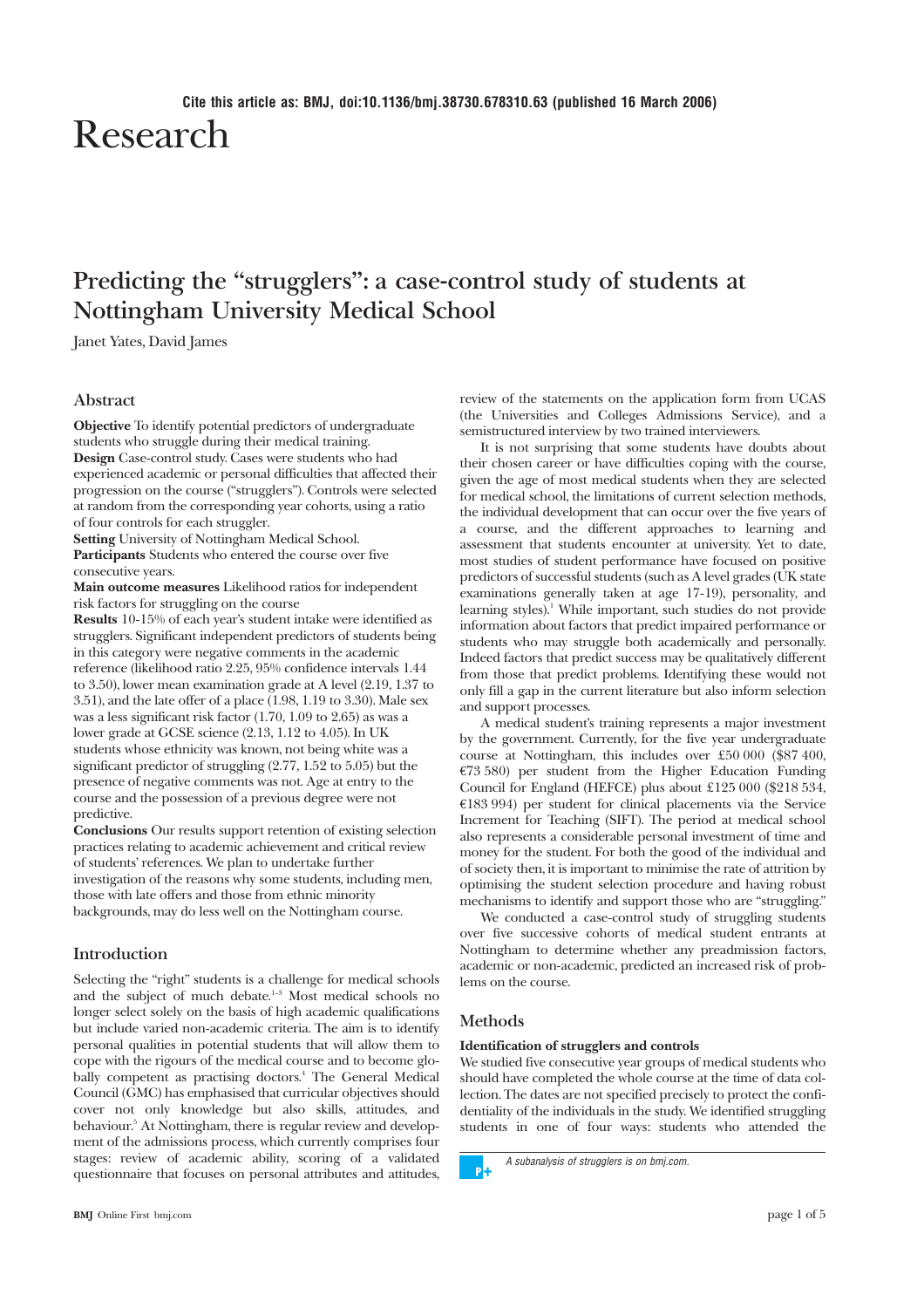|  |  |  |  |  |  | Table 1 Data recorded for each student (struggler and control) |  |  |
|--|--|--|--|--|--|----------------------------------------------------------------|--|--|
|--|--|--|--|--|--|----------------------------------------------------------------|--|--|

| Source and type of data                                | <b>Comment</b>                                                                                                       |  |  |  |
|--------------------------------------------------------|----------------------------------------------------------------------------------------------------------------------|--|--|--|
| From UCAS*                                             |                                                                                                                      |  |  |  |
| <b>UCAS</b> number                                     | Unique ID generated by UCAS at course application                                                                    |  |  |  |
| Age                                                    | At course entry                                                                                                      |  |  |  |
| Sex                                                    |                                                                                                                      |  |  |  |
| Domicile                                               | Whether permanent address is in UK or overseas                                                                       |  |  |  |
| Home postcode (for UK students)                        | Used to generate standard Townsend deprivation score                                                                 |  |  |  |
| Whether a "gap year" had been<br>taken                 | Defined as time out between A levels and university<br>but not if used for further study or on alternative<br>course |  |  |  |
| Year of course entry                                   |                                                                                                                      |  |  |  |
| Any declared disability                                | For example, dyslexia, diabetes                                                                                      |  |  |  |
| No of passes and grades at GCSE                        | Not available for some non-UK or mature students                                                                     |  |  |  |
| No of passes and grades at GCSE<br>science             | Not available for some non-UK or mature students                                                                     |  |  |  |
| No of passes and grades at A level                     | Not available for some mature students. General<br>studies was not included                                          |  |  |  |
| Actual grade for A level biology and<br>chemistry+     | Not taken by all students                                                                                            |  |  |  |
| Point score for top three A levels†                    | Termed "UCAS points"                                                                                                 |  |  |  |
| Total tariff scoret                                    | Total points score for all A levels taken including<br>general studies                                               |  |  |  |
| Having a previous degree†                              |                                                                                                                      |  |  |  |
| "Negative comments" from<br>academic reference         | See text for fuller explanation                                                                                      |  |  |  |
| Self defined ethnicity <sup>+</sup>                    | Grouped as white or non-white: not known for 37/529<br>(7%) home students and 83/86 (96%) overseas<br>students       |  |  |  |
| From undergraduate record                              |                                                                                                                      |  |  |  |
| Timing of offer of place                               | Designated as "late offer" if beyond end of March                                                                    |  |  |  |
| "Type" of student                                      | Struggler or control according to how student was<br>identified during study, see text                               |  |  |  |
| No of exams/assessments failed in<br>preclinical years |                                                                                                                      |  |  |  |
| No of exams/assessments failed in<br>clinical years    |                                                                                                                      |  |  |  |
| Attitude problems                                      | Any formal documentation in student's file of<br>attitudinal or behavioural problems during the course               |  |  |  |
| Personal problems                                      | Any personal, medical, or social problems noted in<br>student's file that disrupted progress                         |  |  |  |

\*Extracted from students' application forms.

†Data obtained directly from UCAS.

academic progress committee (APC), which meets several times each year and interviews students experiencing major academic difficulties and agrees various strategies of support; students who had their course terminated, usually for academic reasons; students who left the course voluntarily, whether for personal or academic reasons; and students whose course was suspended temporarily, for personal or academic reasons. These categories were not necessarily mutually exclusive—for example, a student who attended the academic progress committee might subsequently leave the course.

For each struggler, we identified four control students from the same year group cohort, but who did not fulfil the above criteria, by a computer generated randomisation programme that used each student's unique course identification code. We chose the 1:4 case:control ratio after statistical advice to minimise bias through chance yet avoid excessive data entry.

#### **Data collection**

For all students (strugglers and controls) we extracted data manually from two sources: the UCAS forms submitted by the students at the time of selection and the students' progress records once they were on the medical course. We supplemented these data by additional information provided directly by UCAS. Table 1 gives the details.

GCSE (general certificate of secondary education) and A level passes were scored (at GCSE,  $A^* = 6$ ,  $A = 5$  etc, and at A level,  $A = 10$ ,  $B = 8$ , etc) to create mean examination grades (MEGs). We used mean grade cut-off thresholds of  $\leq$  5 for GCSE (5 is the equivalent of an average of grade A for all GCSE subjects, the current GCSE screening threshold in our selection process) and < 9.33 for A level (9.33 is the equivalent of AAB grades; the minimum required A level grades during the period of the study were ABB but most students exceeded this level).

"Negative comments" were remarks made in the academic references on the UCAS form and generally referred to possibly adverse aspects of personality or behaviour. They were extracted verbatim and then summarised as a yes/no variable (details are available from the corresponding author on request). In general the negative comments fell into one of five categories: academic (such as lack of ability, motivation, or self discipline); personality (such as excessive anxiety, lack of self confidence, or reluctance to participate); attitude (such as intolerance of others, arrogance, overconfidence); ongoing medical or social problems (such as chronic debilitating illness, severe family problems, or poor adaptation to cultural change); and late decision to read medicine (lack of appropriate work experience). We validated our assessment of what constituted a negative comment by asking 23 (50%) of the members of the current interviewing panel, who were not aware of the details of the study, to assess 25 comments as potentially positive, negative, or neither, by means of a one page postal questionnaire. We included eight comments that we thought were "positive" among 17 negative ones. We assessed inter-rater reliability of the identification of negative comments by asking an independent researcher to review 62 statements (a 10% random sample) against our criteria of negative comments.

## **Statistical analysis**

We used SPSS v11 for data analysis. Inter-rater reliability of the identification of negative comments was tested with the  $\kappa$  statistic. Our primary outcome variable was being a struggler. For univariate analysis we compared dichotomous variables with  $\chi^2$  tests and continuous variables by Mann-Whitney tests. For multivariate analysis we tested for independent predictors by binary logistic regression, using the backwards logistic regression option and including significant univariate factors in the modelling. We included year of entry to the course as a categorical variable to adjust for change over time.

# **Results**

#### **General**

Overall, 123 students from the five cohorts were identified as strugglers and there were 492 controls. Fifty three strugglers were initially identified as APC attendees, nine as course terminations, 30 as voluntary withdrawals, and 31 as course suspensions. Thus of the 961 students admitted over the five years, 123 (12.8%) experienced problems, including 41 (4%) who left the course before graduation, as described below.

#### **Extent of strugglers' problems**

The strugglers experienced considerable academic problems. Seventy of the 123 (57%) failed three or more preclinical exams and only 92 (75%) had graduated as BMedSci (bachelor of medical science) at the end of the third year; of the 31 remaining, 21 left the course voluntarily, eight had their course terminated, and two were still on the preclinical course. At a date when all students should have completed their training, a further 12 had left during the clinical course, eight were still on the clinical course, and only 72 (59%) of the original group of strugglers had graduated BMBS (bachelor of medicine and bachelor of surgery).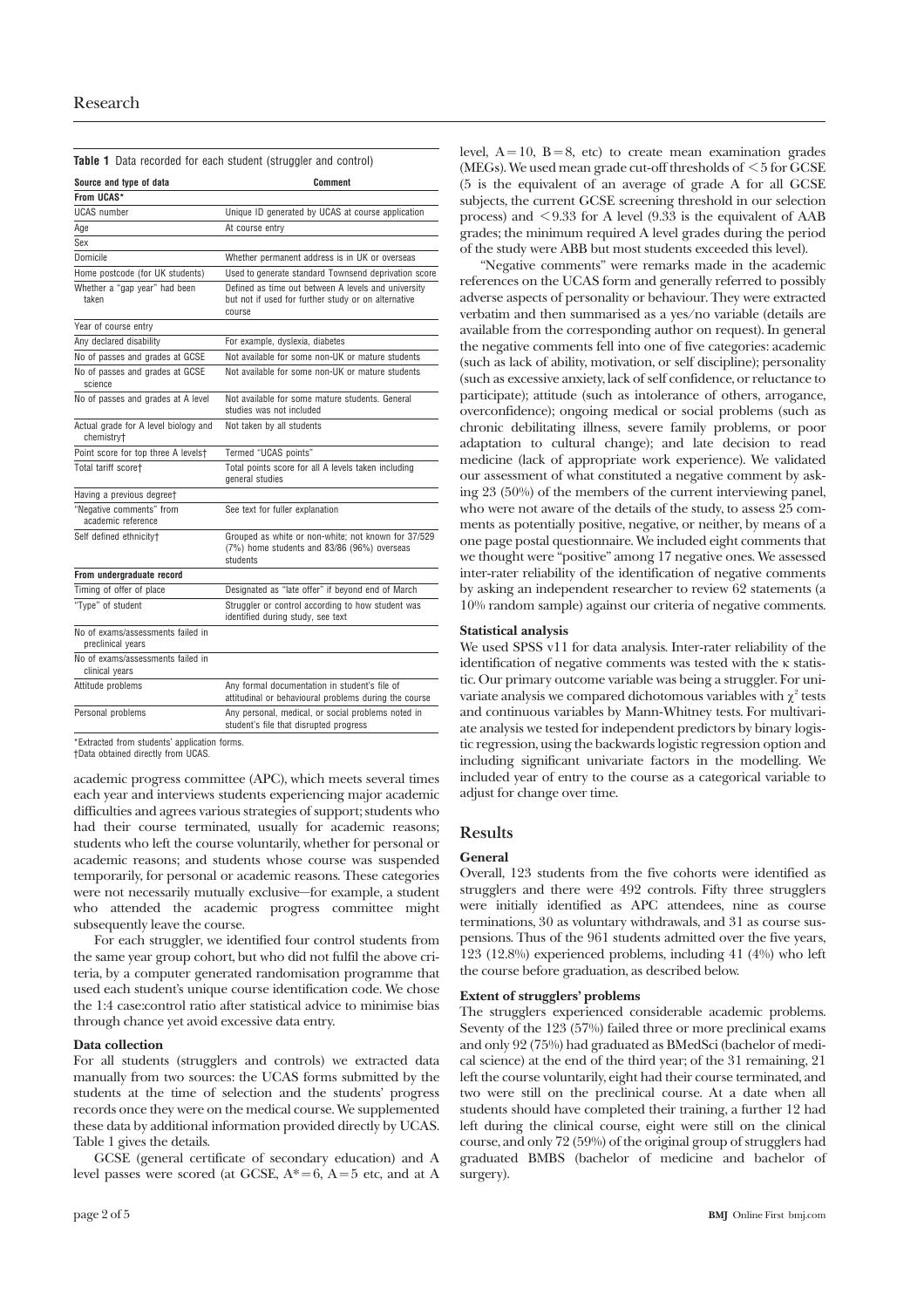| <b>Table 2</b> Univariate ( $\chi^2$ ) analyses of discontinuous non-academic and academic variables. Figures are numbers (percentages) of students |  |
|-----------------------------------------------------------------------------------------------------------------------------------------------------|--|
|-----------------------------------------------------------------------------------------------------------------------------------------------------|--|

| <b>Pre-admission factor</b>                    | Strugglers (n=123) | Controls (n=492) | $\chi^2$ | Odds ratio (95% CI)              | P value |
|------------------------------------------------|--------------------|------------------|----------|----------------------------------|---------|
| Non-academic                                   |                    |                  |          |                                  |         |
| Male                                           | 61 (49.6)          | 168 (34.2)       | 10.05    | 1.90 (1.27 to 2.83)              | 0.002   |
| From overseas                                  | 22 (17.9)          | 64 (13.0)        | 1.95     | 1.46 (0.86 to 2.48)              | 0.163   |
| No gap year taken                              | 97 (78.9)          | 410 (83.3)       | 1.36     | 0.75 (0.46 to 1.22)              | 0.244   |
| Mature (age $\geq$ 21)                         | 13 (10.6)          | 40(8.1)          | 0.74     | 1.34 (0.70 to 2.58)              | 0.389   |
| Negative comments by referee                   | 56 (45.5)          | 130 (26.4)       | 17.03    | 2.33 (1.55 to 3.50)              | < 0.001 |
| Disability declared                            | 1(0.8)             | 10(2.0)          | 0.83     | $0.40$ $(0.05 \text{ to } 3.12)$ | 0.361   |
| Offer made after 31 March                      | 35(28.5)           | 72 (14.6)        | 13.08    | 2.32 (1.46 to 3.69)              | < 0.001 |
| Non-white ethnicity* (UK students only, n=492) | 25(27.5)           | 47 (11.7)        | 14.73    | 2.85 (1.64 to 4.95)              | < 0.001 |
| Academic                                       |                    |                  |          |                                  |         |
| Lower MEG at GCSE $(<5, n=584+)$               | 51 (44.7)          | 138 (29.4)       | 9.91     | 1.95 (1.28 to 2.96)              | 0.002   |
| Lower MEG at GCSE science (<5, n=583†)         | 21(18.4)           | 35 (18.4)        | 12.68    | 2.80 (1.56 to 5.03)              | < 0.001 |
| Lower MEG at A level $(9.33, n=588\dagger)$    | 46 (39.7)          | 100(21.2)        | 17.02    | 2.45 (1.59 to 3.77)              | < 0.001 |
| No A grade for biology A-level (n=472†)        | 33 (34.4)          | 53 (14.1)        | 21.11    | 3.19 (1.91 to 5.33)              | < 0.001 |
| No A grade for chemistry A level (n=563†)      | 37 (32.7)          | 123 (27.3)       | 1.30     | 1.29 (0.83 to 2.02)              | 0.254   |
| No previous degree (n=595†)                    | 109 (92.4)         | 445 (93.3)       | 0.12     | 0.87 (0.40 to 1.88)              | 0.724   |

 $MEG = mean$  examination grade.

\*Self defined ethnicity obtained from UCAS forms.

†Data not recorded for all students.

In addition, 56 of the 123 (46%) had disruptive personal or medical problems noted in their undergraduate records, including a high incidence of depressive illness (strugglers 29/123 (24%) *v* controls 6/492 (1%);  $\chi^2$  91.6, P<0.001). Overall, 34 (28%) of the strugglers had attitude problems noted in their undergraduate records.

#### **Preadmission factors associated with strugglers (univariate analyses).**

Tables 2 and 3 summarise these results. The non-academic factors that were significantly more common in the strugglers were the presence of negative comments in the head teacher's reference, the late offer of a place, male sex, and slightly older age. Non-white ethnicity was significant in UK students. There was no significant difference between UK strugglers and controls in social deprivation (Townsend score<sup>6</sup>).

The significant academic associations with the strugglers were lower mean examination grade at GCSE, lower mean examination grade at A level, and not achieving a grade A at A level biology. Such students were also more likely to have significantly lower UCAS points (point score for top three A levels) and

**Table 3** Univariate (Mann-Whitney U) analyses of continuous non-academic and academic variables

| <b>Factors</b>               | <b>Strugglers</b>          | <b>Controls</b>          | Z score  | P value |
|------------------------------|----------------------------|--------------------------|----------|---------|
| Age at course entry:         |                            |                          |          |         |
| No of students               | 123                        | 492                      |          |         |
| Mean                         | 19.12                      | 18.83                    |          |         |
| Median (IQR)                 | 18 (18-19)                 | 18 (18-19)               | $-3.098$ | 0.002   |
| Townsend score* (n=474†):    |                            |                          |          |         |
| No of students               | 91                         | 383                      |          |         |
| Mean                         | $-2.01$                    | $-2.41$                  |          |         |
| Median (IQR)                 | $-2.86$ ( $-4.03 - 0.89$ ) | $-2.99$ $(-4.14 - 1.12)$ | $-0.948$ | 0.343   |
| Total tariff score (n=567†): |                            |                          |          |         |
| No of students               | 113                        | 454                      |          |         |
| Mean                         | 395                        | 414                      |          |         |
| Median (IQR)                 | $(340 - 450)$<br>360       | $(340 - 480)$<br>400     | $-2.256$ | 0.024   |
| UCAS points (n=595†)         |                            |                          |          |         |
| No of students               | 118                        | 477                      |          |         |
| Mean                         | 26                         | 28                       |          |         |
| Median (IQR)                 | 28<br>$(26-30)$            | $(28-30)$<br>30          | $-3.679$ | < 0.001 |

IQR=interquartile range.

\*Nationally, 1991 Townsend scores range from –7.55 (least deprived) to 11.8 (most deprived). †Data not recorded for all students.

total tariff scores (point score for all A levels taken). There were no significant differences between the groups in terms of A level chemistry grade or having undertaken a previous degree.

## **Preadmission factors significantly and independently predicting strugglers (multivariate analysis)**

We entered preadmission factors that had shown significant univariate associations with struggler status (above) into a binary logistic regression. Table 4 shows the data for all students excluding ethnicity as an explanatory variable because it was not known for overseas students, and data for UK students including ethnicity as that was recorded for most of these.

A lower mean examination grade at A level and the late offer of a place were highly significant predictors in all students (likelihood ratio 2.19, 95% confidence interval 1.37 to 3.51, and 1.98, 1.19 to 3.30, respectively) and in UK students alone (2.36, 1.40 to 3.99, and 2.25, 1.27 to 3.99). Negative comments were strongly predictive in the whole group (2.25, 1.44 to 3.50) but not in UK students alone. Men and those with lower GCSE science scores were more likely to struggle in the entire group (1.70, 1.09 to 2.65, and 2.13, 1.12 to 4.05) but again not in UK students alone. Non-white ethnicity was a highly significant predictor in UK students (2.77, 1.52 to 5.05).

### **Validation of negative comments**

Eighteen members of the interviewers' panel returned completed questionnaires (78% response rate). For the 17 com-

**Table 4** Significant independent predictors of strugglers (binary logistic regression analyses)

| Predictor                                    | Likelihood ratio (95% CI) | P value |
|----------------------------------------------|---------------------------|---------|
| All students (n=575, ethnicity excluded)     |                           |         |
| Negative comments in reference               | 2.25 (1.44 to 3.50)       | < 0.001 |
| Lower MEG at A level                         | 2.19 (1.37 to 3.51)       | 0.001   |
| Late offer of place                          | 1.98 (1.19 to 3.30)       | 0.009   |
| Lower MEG in GCSE science                    | 2.13 (1.12 to 4.05)       | 0.020   |
| Male                                         | 1.70 (1.09 to 2.65)       | 0.019   |
| UK students only (n=480, ethnicity included) |                           |         |
| Non-white ethnicity                          | 2.77 (1.52 to 5.05)       | 0.001   |
| Lower MEG at A level                         | 2.36 (1.40 to 3.99)       | 0.001   |
| Late offer of place                          | 2.25 (1.27 to 3.99)       | 0.005   |
| Negative comments in reference               | 1.67 (1.00 to 2.78)       | 0.051   |

MEG=mean examination grade.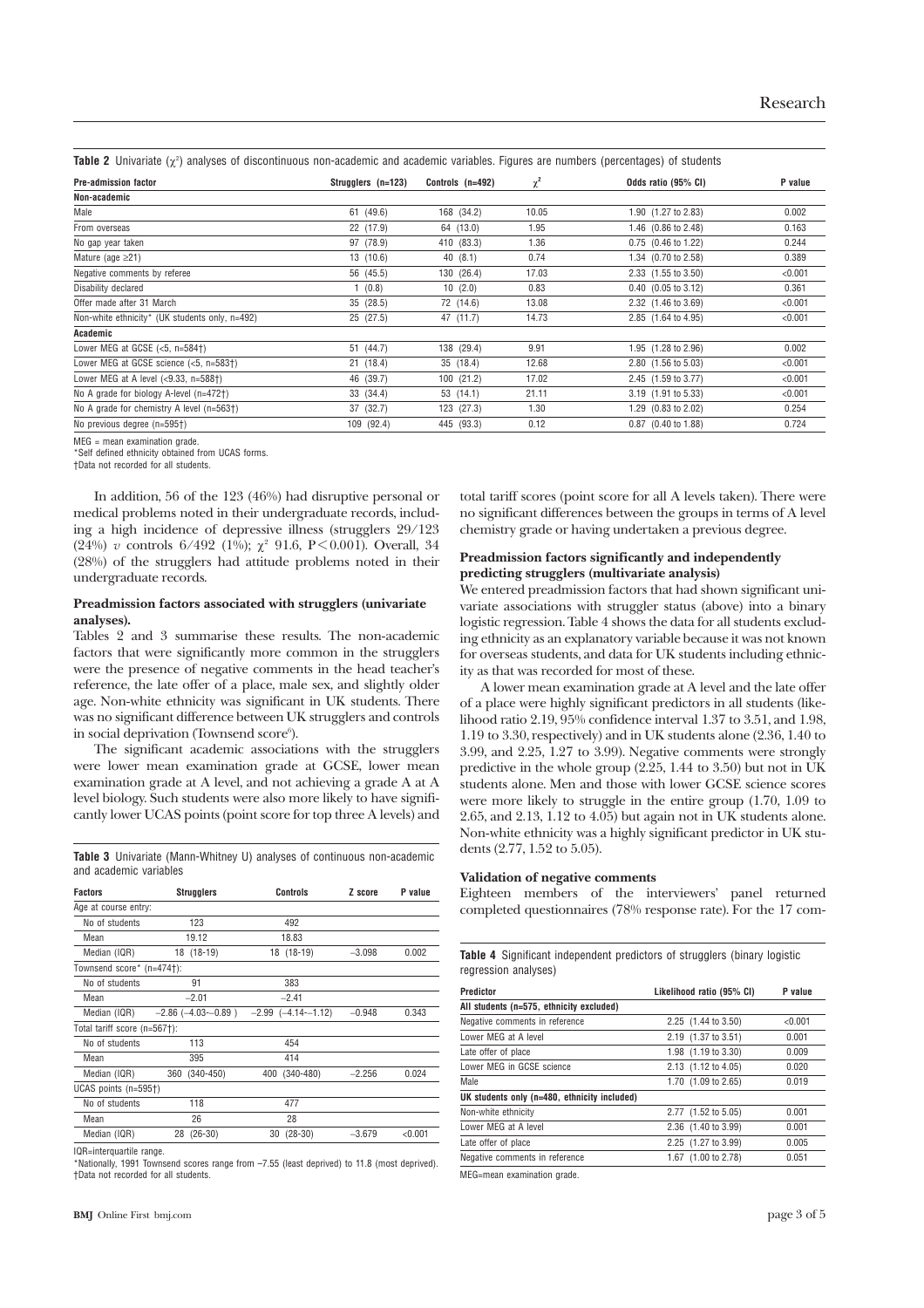ments that we (JY and DJ) thought were potentially negative, overall the interviewers agreed they were more likely to be negative. For the eight comments that we (JY and DJ) considered positive, again, the interviewers agreed they were more likely to be positive. The results of the negative comment survey are available from the corresponding author.

The review of  $62$  statements by an independent researcher revealed satisfactory inter-rater agreement with the identification of negative comments ( $\kappa$  = 0.69).

# **Discussion**

Our study shows that students with lower A level grades had the greatest risk of experiencing problems during medical training in the five consecutive cohorts studied. The late offer of a place was also associated with risk and men were slightly more at risk than women. When we excluded ethnicity as a pre-admission variable, negative comments were strongly predictive, but in UK students non-white ethnicity was a significant risk factor.

#### **Strengths and limitations**

We collected a wide range of robust quantitative data, with a 1:4 case:control ratio and random selection of controls to avoid matching on discriminatory factors. We tested the implicit assumption that our controls were representative of the year groups by comparing them with non-selected students—that is, those who were neither strugglers nor controls—for five pre-admission factors (age, sex, where they normally live, A level points score for the top three grades, and having a previous degree). There were no significant differences. We were unable to test the impact of ethnicity for the whole group as data were unavailable for overseas students.

In comparing strugglers with controls we chose to analyse our strugglers as a single group because there was no definitive way to split them up. Their problems comprised academic, personal, medical, or social components in varying degrees. Hence, we could define a struggler only as a student who failed to make satisfactory progress and was identified in any one of the categories listed. We accept that there may be subtle associations between the categories and the predictors that we were unable to identify, but a subgroup analysis of those strugglers who attended the academic progress committee and those whose course was terminated showed that the same range of factors emerged as predictors of struggling (see bmj.com for results).

The inclusion of "negative comments" as a defining variable can be criticised on the grounds of subjectivity, especially as there was a wide range of comments and the researcher (JY) was not blind to control/struggler status. The validation that was carried out in the form of a questionnaire distributed to interviewers and the independent review of statements provided some justification for the scoring. However, in an unstructured reference in which teachers are usually trying to accentuate their pupils' positive characteristics, we accept that the scope for finding negative ones may be limited. Furthermore, the scoring is still subjective. Additional studies using more formal statement analysis techniques, which we have used in previous research, are under way.<sup>7</sup>

Although we could not fully assess the independent predictive value of ethnicity in the whole group, we would expect non-white status to be comparably predictive in non-UK students as they are predominantly of non-European origin and also have a higher proportion of strugglers (22/86 (26%) *v* 101/ 529 (19%) of home students).

#### **Comparison with other studies**

We chose a different design and outcome to many other studies, which have used full cohorts and measured rates of examination success. However, our work confirms that risk factors for failure—lower school examination grades, non-white ethnicity, and being male—were as expected, being the opposite of those factors that have been reported to predict success.<sup>18-11</sup>

We are not aware of any other studies that have used "negative comments" in the academic references. Powis et al found that interviewers' negative remarks had some predictive value for course withdrawal in a study using 1:1 partial case-control matching, but the association was relatively weak.12 Papadakis et al suggested some correlation between negative statements made during the undergraduate years regarding professional conduct and later disciplinary action in graduates.<sup>13</sup> A previous study at Nottingham showed no relation between the number of positive themes in the academic reference and course success, but the reverse was not examined.<sup>7</sup> We found many negative comments that conveyed the opposite of those factors that are linked to success,<sup> $714,15$ </sup> although they tended to be less clear cut. Statement review is an integral part of the selection process at Nottingham, and our results confirm that interviewers should be alert for negative comments, not in a discriminatory sense but to explore them more fully with the student.

Similarly, we are not aware that others have examined the timing of course offers in relation to undergraduate progress, but our study shows that those who fail to impress the interviewers initially or apply at a late stage, perhaps after rejection by other schools or through "clearing," are at greater risk of struggling than those who received an early offer of a place.

#### **Future policy and research**

Many medical schools in the UK are exploring more varied admissions policies, perhaps incorporating elements of the successful Australian policies of lower examination grades accompanied by psychometric testing.<sup>3</sup> Their outcome evaluations, especially in relation to non-traditional students, may be important in guiding future policy across the UK.<sup>2 16 17</sup> Our data suggest that the current four stage approach to student selection is sound, but we now have concerns that the introduction by UCAS of open references will reduce the opportunities for head teachers to draw attention to personal qualities or difficulties that might make it difficult for a student to succeed in medicine; structured references might be more helpful.

Pastoral support at Nottingham includes informal meetings with personal tutors and more intensive formal mechanisms, yet some students still hide, or deny, their difficulties until they reach a crisis point. In the course of this research we noticed a high incidence of depressive illnesses in strugglers, which is of particular concern. We intend to review our strugglers and our pastoral practices more closely to see what further support could be offered, perhaps as targeted interventions to those at greatest risk. Research elsewhere has identified personal, social, cultural, and financial pressures that may particularly affect students from non-mainstream backgrounds and that may need to be addressed explicitly and proactively.18 19 Failure in clinical examinations may have a sex related or cultural basis because the current emphasis on patient centred, empathetic care may be more natural for women than for men<sup>20</sup> and may present a considerable difficulty for students from more paternalistic cultures.21–24 Language barriers may be important because fluency in standard English may not be adequate for medical and colloquial needs.<sup>25-27</sup>